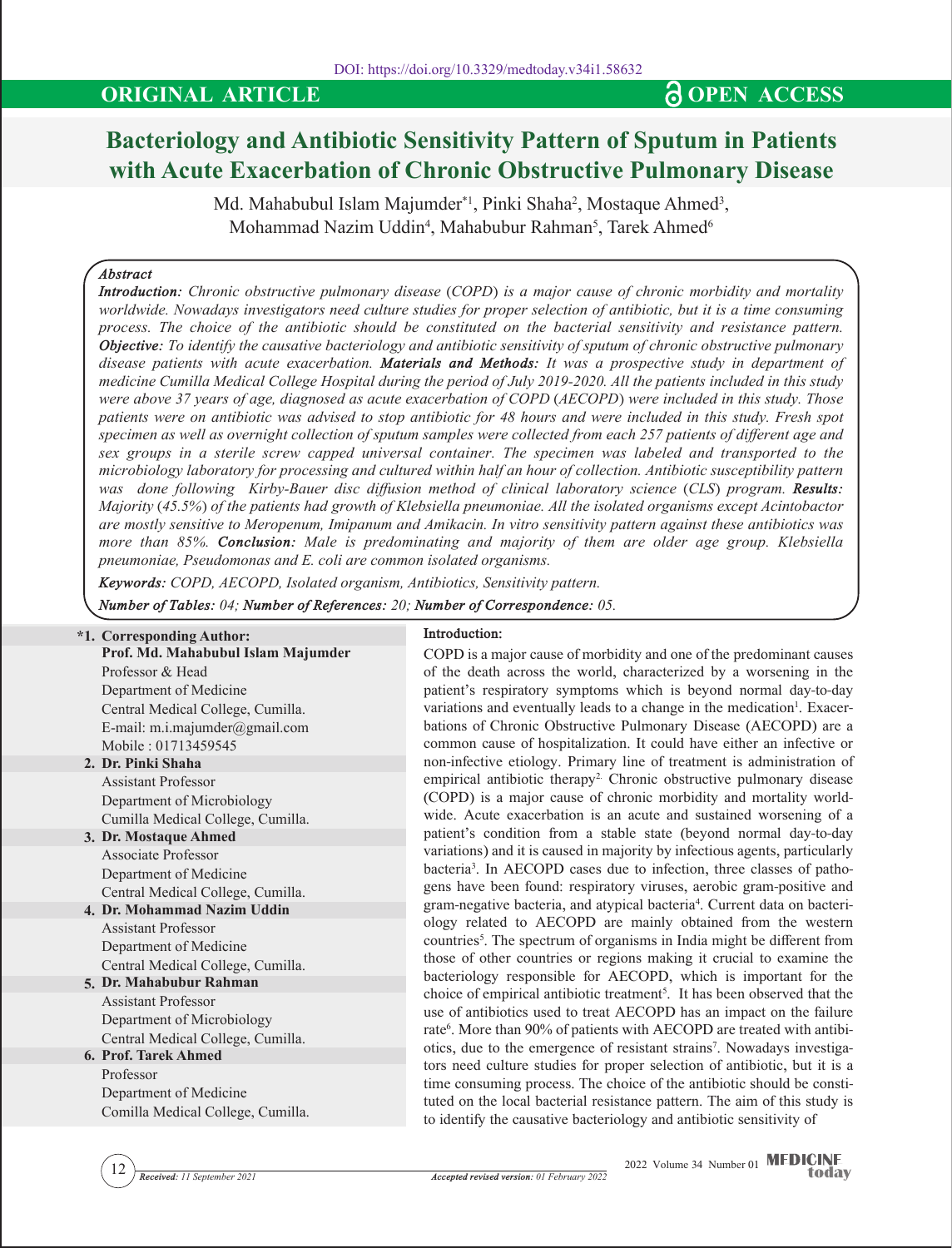sputum of chronic obstructive pulmonary disease patients with acute exacerbation.

### **Materials and Methods:**

It was a prospective study in department of medicine Cumilla medical college hospital during the period of July 2019-2020. All the patients included in this study were above 37 years of age, presented with AECOPD diagnosed either clinically or by investigations were included in this study. Those patients were on antibiotic advised to stop drug for 48 h and were included in this study. Fresh spot as well as overnight collection of sputum samples were collected from each 257 patients of different age and sex groups in a sterile screw capped universal container. The specimen was labeled and transported to the microbiology laboratory for processing and cultured within half an hour of collection. A modified semi-quantitative technique using a standard calibrated bacteriological loop was performed to transfer 0.001 ml of sample on blood agar and MacConkey agar media. After allowing the sample to be absorbed into the agar, the plates were then inverted and incubated aerobically at 37°C for 24 h. The plates were then examined macroscopically for bacterial growth. The colony count was done using semi quantitative method. Number of colonies obtained was multiplied by 1000 to obtain the colony forming units (CFU)/ml. A significant growth is considered if the number of colony is 105 CFU/ml. Colonial appearance and morphological characters of isolated bacteria was noted and gram staining was done for identification of the isolated organisms. The characteristic bacteria on the culture media were aseptically isolated. Antibiotic susceptibility pattern was done following Kirby-Bauer disc diffusion method of clinical laboratory science (CLS) program It was carried out by disc diffusion technique using Muller Hinton Agar. Interpretation of results was expressed in sensitive and resistant depending upon the size of the zone of inhibition. The antibiotics used for susceptibility testing in our study were amoxycillin, amoxyclav, cefotaxime, ceftriaxone, cephalexin, nalidexic acid, nitrofurantoin, mecillinum, amikacin, cefixime, ceftazidime cefuroxime, cephradine ciprofloxacin cotrimoxazole, gentamycin, tazobactum, meropenem, and imipenem.

### **Results:**

Table I shows the baseline characteristics of included patients in the study with AECOPD. The study population of 257 consecutive patients with bacterial CAP comprised 166 men (64.6%) and 91 women (35.4%), ranging in age from 38 years to 80 years, mean 76 [standard deviation (SD) 20.37] years. Most frequent distribution of the isolates in the sputum was found in the age group 49 to 60 years. Out of total 257 isolates, 137 was belongs to this age group of which male and female were 88 and 49 respectively. Among the study population of 257 consecutive patients, Rural was 157 (61.09%) and Urban was 100 (38.91%). Out of total 475 subjects married 466 (98.10%) and unmarried 9 (1.90%), Illiterate 148 (31.16%), Primary 176 (37.05%),

Secondary 98 (20.63%), Higher secondary 48 (10.11%) and Graduate 5 (1.05%). Occupation of the study population, Business 57 (12%), Farmer 24 (5.05%), House holder Workers 285 (60%), Service Holder 50 (10.53%) Laborer was 59 (12.42%). History of tobacco user 425 (89.47%) & Non-tobacco user was 50 (10.53%). History of hospitalized 215 (45.26%) & Not hospitalized 260 (54.74%).

| Table I: Baseline Characteristics. |                       |                                                 |  |  |  |  |  |
|------------------------------------|-----------------------|-------------------------------------------------|--|--|--|--|--|
| Age (years)                        | Male                  | Female                                          |  |  |  |  |  |
| 37-48                              | 46                    | 27                                              |  |  |  |  |  |
| 49-60                              | 88                    | 49                                              |  |  |  |  |  |
| $>60$                              | 32                    | 15                                              |  |  |  |  |  |
| Total                              | 166                   | 91                                              |  |  |  |  |  |
|                                    | <b>Marital Status</b> |                                                 |  |  |  |  |  |
| Married - $n$ (%)                  |                       | 466 (98.10)                                     |  |  |  |  |  |
| Unmarried - $n$ (%)                |                       | 9(1.90)                                         |  |  |  |  |  |
|                                    | Residence, n (%)      |                                                 |  |  |  |  |  |
| Rural                              |                       | 157 (61.09)                                     |  |  |  |  |  |
| Urban                              |                       | 100 (38.91)                                     |  |  |  |  |  |
|                                    | Qualification, n (%)  |                                                 |  |  |  |  |  |
| Illiterate                         |                       | 148 (31.16)                                     |  |  |  |  |  |
| Primary                            |                       | 176 (37.05)                                     |  |  |  |  |  |
| Secondary                          |                       | 98 (20.63)                                      |  |  |  |  |  |
| <b>Higher Secondary</b>            |                       | 48 (10.11)                                      |  |  |  |  |  |
| Graduate                           |                       | 5(1.05)                                         |  |  |  |  |  |
|                                    | Occupation, n (%)     |                                                 |  |  |  |  |  |
| <b>Business</b>                    |                       | 57 (12)                                         |  |  |  |  |  |
| Farmer                             |                       | 24(5.05)                                        |  |  |  |  |  |
| Housewife                          |                       | 285(60)                                         |  |  |  |  |  |
| Service Holder                     |                       | 50 (10.53)                                      |  |  |  |  |  |
| Laborer                            |                       | 59 (12.42)                                      |  |  |  |  |  |
| History of Tobacco use, n (%)      |                       |                                                 |  |  |  |  |  |
| Tobacco user                       |                       | 425 (89.47)                                     |  |  |  |  |  |
| Non-tobacco user                   |                       | 50 (10.53)                                      |  |  |  |  |  |
|                                    |                       | History of Hospitalization (Past 1 year), n (%) |  |  |  |  |  |
| Hospitalized                       |                       | 215 (45.26)                                     |  |  |  |  |  |
| Not Hospitalized                   |                       | 260 (54.74)                                     |  |  |  |  |  |
|                                    |                       |                                                 |  |  |  |  |  |

Table II shows the growth status of the organisms in sputum culture of AECOPD patients. Out of total 475 subjects' female and male were 292 (61.5%) and 183 (38.5%) respectively. This table also displays out of 475 only 257(54.1%) samples yield bacterial isolates, on the other hand total 218(45.9%) samples fails to demonstrate growth of any bacteria.

**Table II: Overall prevalence of growth of pathogen and their sex distribution.**

| Sex    | Subjects $(\%)$ | Growth $(\%)$ | Not growth $(\%)$ |
|--------|-----------------|---------------|-------------------|
| Male   | 292(61.5)       | 166 (34.95)   | 126(26.53)        |
| Female | 183 (38.5)      | 91 (19.15)    | 92(19.37)         |
| Total  | 475 (100.0)     | 257(54.1)     | 218(45.9)         |

Table III shows that majority (45.5%) of the patients had growth of Klebsiella followed by Pseudomonas 76(29.6%), E. coli 32(12.5%), Stap**hylococcus aureus 16(6.2%), Acinetobacter 8(3.1%) and Streptococcus 8(3.1%).**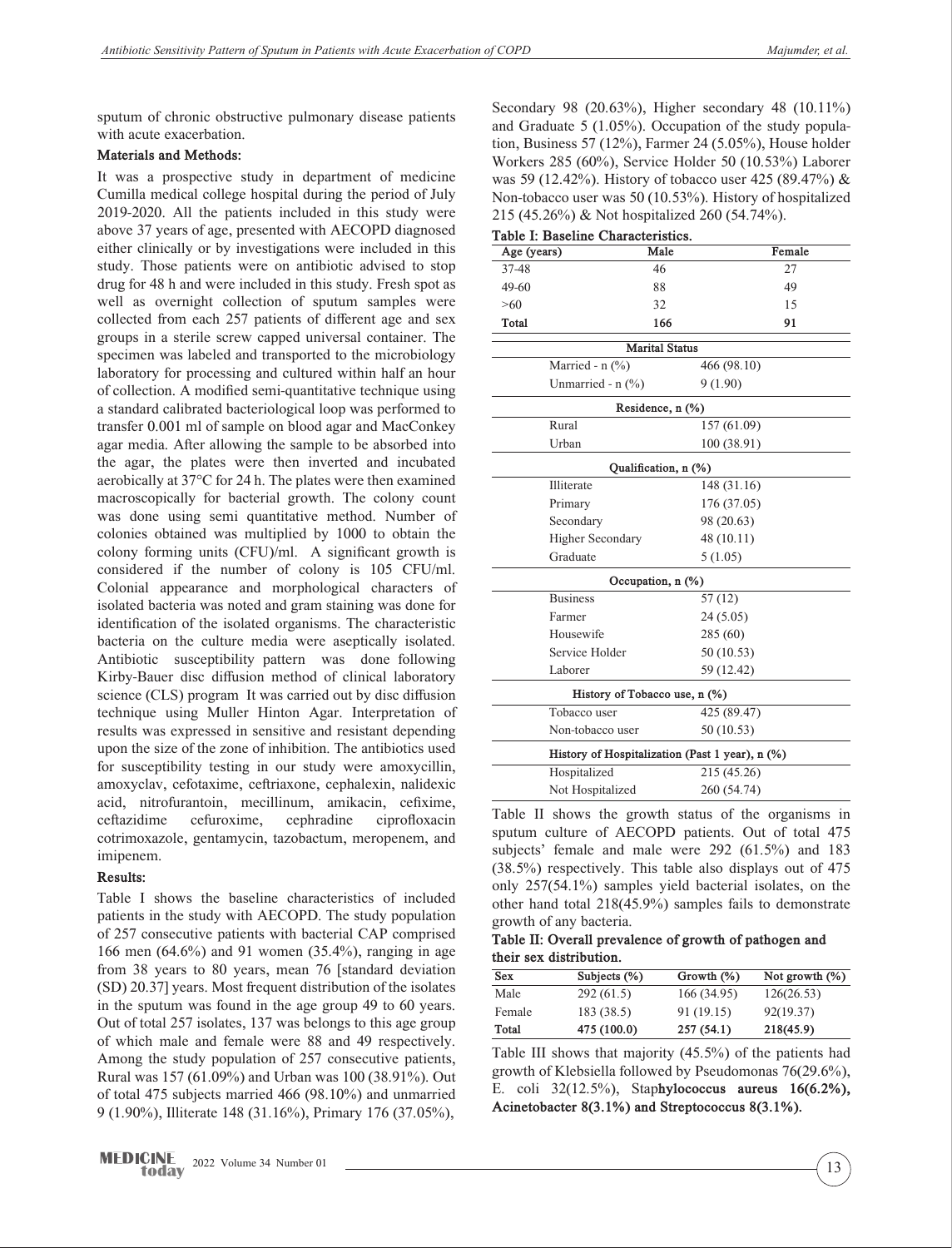**Table III: Frequency of isolation of organism and their overall percentage (n=257).**

| Bacterial growth in sputum culture | Frequency | Percentage |
|------------------------------------|-----------|------------|
| Klebsiella                         | 117       | 45.5       |
| Pseudomonas                        | 76        | 29.6       |
| E.coli                             | 32        | 12.5       |
| Stapylococcus aureus               | 16        | 6.2        |
| Acinetobacter                      | 8         | 3.1        |
| Streptococcus                      | 8         | 3.1        |
| Total                              | 257       | 100.0      |

Table IV shows the important statistics and objective of this research. All the isolated organisms are except Acintobactor are mostly sensitive to Meropenum, Imipanum and Amikacin. In vitro sensitivity pattern against these antibiotics was more than 85%. It can also be noted from this table that Klebsiella, Pseudomonas, E. coli and Acintobactor are less sensitive to Azythromycin, Amoxyclave, Ceftazime, Cefixime, Cefepinme and Ceftriaxone. In vitro sensitivity pattern against these antibiotics is less than 50%.

**Table IV: Antibiotic sensitivity pattern of organisms isolated from sputum.**

| Streptococcus              |                       | Acintobactor   |                | Staphylococcus<br>aureus |                |                                                | Ë.<br>.coli     |                            | Pseudomonas    |                            | Klebsiella      | Organism<br>isolated        |                            |  |
|----------------------------|-----------------------|----------------|----------------|--------------------------|----------------|------------------------------------------------|-----------------|----------------------------|----------------|----------------------------|-----------------|-----------------------------|----------------------------|--|
|                            | $\infty$              |                | $\infty$       |                          | $\overline{5}$ | 32                                             |                 |                            | $\frac{1}{2}$  | ΞI                         |                 | <b>Number of Isolate</b>    |                            |  |
|                            | $\infty$              | $^{(8)}$       |                |                          | 51             | $\Theta$ 4)                                    | $\approx$       | $\mathfrak{G}$             | 74             | <u>ઉં</u>                  |                 | Meropenum                   |                            |  |
|                            | $\infty$              | SI             | O              |                          | ᆕ              | G)                                             | 29              | $\odot$                    | $\mathcal{S}$  | $\mathfrak{G}$             | $\Xi$           | Imipenum                    |                            |  |
| $\frac{100}{2}$            | $\infty$              |                | Ó              |                          | 능              | $\overline{6}$                                 | 29              | $\widetilde{\mathbb{S}}$   | S)             | ලි                         | 50              | Netimycin                   |                            |  |
| $\mathbb{S}$               | ┙                     | 79             | S              | B4                       | ᇅ              | $\left[ \begin{matrix} 8 \end{matrix} \right]$ | 27              | $\Xi$                      | \$             | 88                         | 103             | Amikacin                    |                            |  |
| $(001)$ $(001)$            | $\infty$              |                |                | R                        | $\overline{2}$ | $^{28}$                                        | 28              | $_{\rm (08)}$              | $\overline{0}$ | $\widehat{\mathbb{S}}$     | $\overline{5}$  | Teicoplanin                 |                            |  |
|                            | $\infty$              |                | $\circ$        | 64                       | ದ              | $\left( 8\right)$                              | $\overline{56}$ | 30                         | 57             | (98)                       | 86              | Gentamycin                  |                            |  |
| (8)                        | 7                     |                | $\circ$        |                          | 5              | (8)                                            | 28              | $_{(08)}$                  | $\overline{9}$ | $_{\rm (08)}$              | 94              | Piperacilin /<br>Tazobactum |                            |  |
| $\left( 38\right)$         | $\tilde{\phantom{a}}$ | වි             | U)             | ලු                       | U)             | R                                              | 24              | 3                          | 89             | Э                          | 88              | Levofloxacin                |                            |  |
| $\mathfrak{g}_\mathcal{Q}$ | 4                     | (62            | U,             | (84)                     | Ħ              | $\left( \frac{8}{2} \right)$                   | 56              | $^{(88)}$                  | $\mathcal{L}$  | (72)                       | 98              | Ciprofloxacin               | Sensitivity pattern $(96)$ |  |
| (8)                        | J                     | S              | $\overline{c}$ | 54                       | ᇦ              | $\left( 41\right)$                             | 5               | $\mathcal{L}(\mathcal{L})$ | 22             | $\left( 8\right)$          | $\infty$        | Cefepinme                   |                            |  |
| (3)                        |                       |                |                | $^{28}$                  | 귝              | (47)                                           | 5               | 3                          | S3             | $\widetilde{\mathcal{S}}0$ | 58              | Cefuroxime                  |                            |  |
|                            | $\sigma$              |                | ىب             | $\overline{\mathbf{8}}$  | ದ              | CS.                                            | 24              | $\left(\frac{8}{2}\right)$ | $\mathcal{E}$  | $\widetilde{\mathrm{S}}$   | SS.             | Cotrimoxazol                |                            |  |
| $(75)$ (000) (87)          | $\infty$              |                |                |                          | $\overline{4}$ | වූ                                             | $\overline{9}$  | $\widehat{\mathfrak{B}}$   | $\ddot{6}$     | E                          | S,              | Ceftriaxone                 |                            |  |
|                            | 7                     |                | دى             | B                        | ΩÎ,            | $\widehat{\mathfrak{B}}$                       | $\infty$        | (45)                       | 54             | $\left( 46\right)$         | 54              | Cefixime                    |                            |  |
| 32                         | $\circ$               | $\overline{c}$ | U,             | $^{28}$                  | $\frac{1}{4}$  | $_{\odot}$                                     | $\overline{2}$  | $_{(08)}$                  | $\overline{9}$ | (44)                       | 52              | Colistine                   |                            |  |
| $(62)$ (12)                | U,                    | $\overline{c}$ | U,             | R                        | 12             | $\overline{18}$                                | 56              | $_{(08)}$                  | $\overline{0}$ | (42)                       | $\mathcal{S}^0$ | Tobramycin                  |                            |  |
|                            |                       | 52             | N              | ଟ                        | س              | (72                                            | $\mathfrak{B}$  | 3                          | S3             | $\left( 41\right)$         | 48              | Azythromycin                |                            |  |
| $\Im$                      | $\circ$               | 52             | $\overline{c}$ | 3                        | ನ              | (34.4                                          |                 | (25                        | 5              | ව                          | ပ္ပ             | Amoxyclave                  |                            |  |
| 3                          | N                     |                |                |                          | U)             | වූ                                             | 51              | Ξ                          | 54             | 57                         | 32              | Ceftazime                   |                            |  |

### **Discussion:**

Out of total 475 subjects' female and male were 292  $(61.5\%)$  and 183  $(38.5\%)$  respectively. This table also displays out of 475 only 257(54.1%) samples yield bacterial isolates, on the other hand total 218(45.9%) samples fails to demonstrate growth of any bacteria. Shashibhushan et al.8 reported 122 (76.3%) males and 38 (23.7%) females with a male: female ratio of 61:19. Sputum culture positivity was observed in 78 cases (48.7%). Patel et al.<sup>9</sup> observed culture was positive was found in 41 (82%) patients. Abraham et al.<sup>10</sup> observed out of which  $103$  (42.9%) were positive for pathogenic bacteria and 137 (57.1%) were normal flora. Out of 240 patients with acute exacerbation of COPD, 184 (76.67%) were males and 56 (23.3%) were females. In this study observed that the study population of 257 consecutive patients with bacterial comprised 166 men  $(64.6\%)$  and 91 women  $(35.4\%)$ , ranging in age from 37 years to 80 years, mean 76.0 [standard deviation (SD) 20.37] years. Most frequent distribution of the isolates in the sputum was found in the age group 49 to 60 years. Out of total 257 isolates, 137 was belongs to this age group of which male and female were 88 and 49 respectively. Shashibhushan et al.<sup>8</sup> reported the mean age of patients was 63.18 years (40-81) which comprises of 84% of males and 16 % of female patients. Maximum numbers of patients were in the age group of 61-70 years. Sharma et al.<sup>11</sup> also reported maximum patients (32.05%) belonging to the age group of 51–60 years. Rashid and Ahmed<sup>3</sup> the age of the patients ranged from 46−88 years with most of the patients (56%) in the age group 55−65 years. Abraham et al.10 reported maximum number (178) belonged to the age group of 60-79 years. Common organisms responsible for AECOPD, like S. pneumoniae, H.influenzae and M.catarrhalis, were sensitive to commonly used antibiotics, fluoroquinolones.cephalosporin, amino glycosides and piperacillin-tazobactam. Sharma et al.<sup>11</sup> In this study observed that the majority (45.5%) of the patients had growth of Klebsiella pneumoniae in followed by Pseudomonas 76(29.6%), E. coli 32(12.5%), Stapylococcus aureus 16(6.2%), Acinetobacter 8(3.1%) and Streptococcus  $8(3.1\%)$ . Shashibhushan et al.<sup>8</sup> reported the commonest pathogenic bacteria isolated in sputum culture was Streptococcus pneumoniae 42 (42%), followed by Pseudomonas aeuroginosa 23 (23%), Klebsiella 15 (15%), E coli 12 (12%), gram-negative non fermenting bacteria (GNNF) 7 (7%) and Citrobacter 1 (1%). But other Indian study has reported different strain Pseudomonas aeruginosa<sup>12</sup>. Madhavi et al.13 had found Klebsiella pneumonia was the most common organism. Rashid and Ahmed<sup>3</sup> reported Bacteriological profile: Klebsiella pneumoniae were the commonest (16 cases) bacteria isolated followed by Staphylococcus aureus (9 cases). Streptococcus pneumoniae was isolated in seven cases and Pseudomonas aeruginosa in three cases. Majumder et al.<sup>14</sup> observed among 198 culture positive samples, E. coli was ranked highest 171 (86%). Growth of Klebsiella pneumonia and Enterococcus was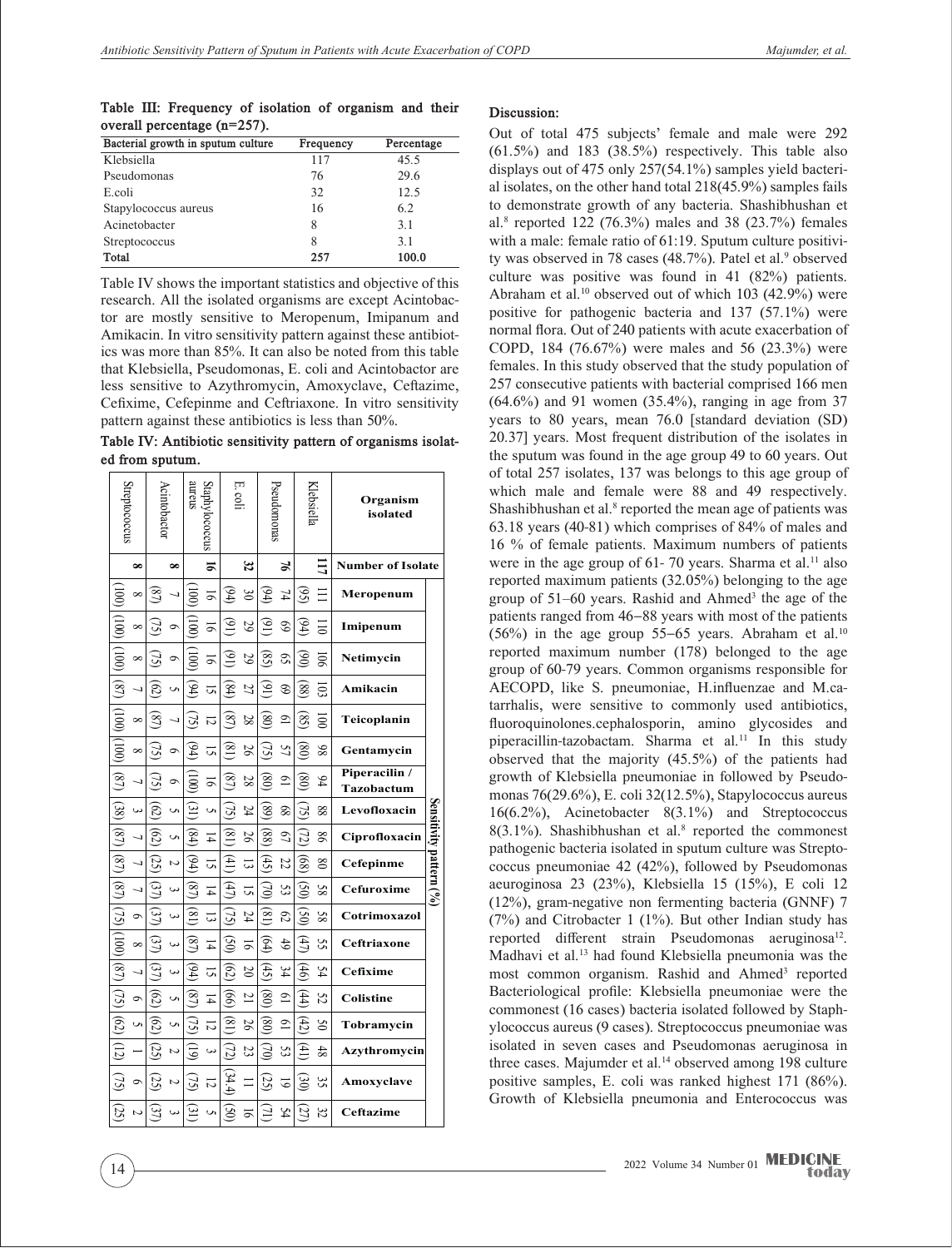found in 17 (9.6%) and 10 (5%) samples respectively. It was also observed from this table that the maximum numbers of isolates were distributed among the females 123 (62%). Patel et al.<sup>9</sup> reported streptococcus pneumoniae (32%) was the most common pathogen isolated followed by Streptococcus pyogens (16%) and Pseudomonas (12%). Abraham et al.10 reported the most common pathogenic bacteria isolated in sputum culture was Klebsiella pneumoniae 31 (30.09%), followed by Pseudomonas aeruginosa 30  $(29.1\%)$ , Acinetobacter 15 (14.56%). In this study showed all the isolated organisms except Acintobactor are mostly sensitive to Meropenum, Imipanum and Amikacin. In vitro sensitivity pattern against these antibiotics was more than 85%. It can also be noted from this table that Klebsiella, Pseudomonus, E. coli and Acintobactor are less sensitive to Azythromycin, Amoxyclave, Ceftazime, Cefixime, Cefepinme and Ceftriaxone. In vitro sensitivity pattern against these antibiotics is less than 50%. Shashibhushan et al.8 reported streptococcus pneumoniae which was the commonest isolate in the culture was sensitive to ceftriaxone - a third generation cephalosporin, and only few strains of streptococcus pneumoniae were sensitive to piperacillin–tazobactum, cefotaxime and azithromycin. Pseudomonas aeuroginosa, prevalent gram-negative isolate was sensitive to piperacilin-tazobactum, amikacin and levofloxacin, while Klebsiella and E coli both were sensitive to ceftriaxone. Beside this gram-negative non-fermenting bacterium was sensitive to amikacin and another strain Citrobacter which was least isolated, sensitive to quinolone group ciprofloxacin. Patel et al.<sup>9</sup> which found that piperacillin-tazobactum was most effective against Streptococcus pneumonia. Sharma et al.<sup>11</sup> observed antibiogram of isolated organisms revealed that usual organisms considered responsible for AECOPD, like S. pneumoniae, H. Influenzae and M. catarrhalis, were sensitive to commonly used antibiotics fluoroquinolones, cephalosporin, amino glycoside and Piperacillin-tazobactam. However, GNB showed significant resistance ( $p < 0.05$ ) to the above antibiotic groups. Among gram negative organisms, E. coli which was the most common isolate were mainly sensitive to carbapenems, colistin and Polymyxin-b followed by aminoglycosides and Piperacillin-tazobactam. E. coli were found to be significantly resistant to levofloxacin and third generation cephalosporin. Acinetobacter species were sensitive to mainly colistin and polymyxin-b with significant in vitro resistance to carbapenems, fluoroquinolones, cephalosporin and Piperacillin-tazobactam. Rashid and Ahmed<sup>3</sup> reported antibiotic sensitivity patterns of the isolates: Klebsiella pneumoniae, which was the most common isolate, was sensitive to gentamicin, meropenem, followed by ceftriaxone, moxifloxacin, levofloxacin, ciprofloxacin and azithromycin. Few authors<sup>15-17</sup> has found higher incidence of pseudomonas and enterobacteriacae in patients with more severely compromised lung functions. Groenewegan et al.<sup>15,18,19</sup> had also included more severe patients but found hemophilus influenza  $(45%)$  as most frequent organism<sup>20</sup> followed by streptococcus pneumonia (27%).

# **Conclusion**

Male is predominating and majority of them are older age group. Klebsiella pneumonia, Pseudomonas and E. coli are common isolated organism. Most sensitive antibiotics were Meropenum, Imipanum and Amikacin and less sensitive to Azythromycin, Amoxyclave, Ceftazime, Cefixime, Cefepinme and Ceftriaxone.

**Conflict of interest:** None.

# **Acknowledgement**

We are grateful to Department of Microbiology of Central and Cumilla Medical College for their assistance in the culture and sensitivity of Sputun Samples.

## **References**

1. Mythri BA, Patil AB, Gana P, Prathibha J. Aerobic bacteriological profile of acute exacerbations of chronic obstructive pulmonary disease in a tertiary care hospital. Indian Journal of Microbiology Research. 2020;7(3):293-8. https://doi.org/10.18231/j.ijmr.2020.053

2. Farzana, Agatha D. Sputum bacteriology, antibiotic sensitivity pattern and C reactive protein levels in patients of COPD with acute exacerbations. JMSCR. 2019;07(02):560-567.

https://doi.org/10.18535/jmscr/v7i2.101

3. Rashid MH, Ahmed I. Pattern of sputum bacteriology in acute exacerbations of chronic obstructive pulmonary disease. Journal of Enam Medical College. 2018;8(2):80-4. https://doi.org/10.3329/jemc.v8i2.36730

4. Brunton S, Carmichael BP, Colgan R. Acute exacerbation of chronic bronchitis: a primary care consensus guideline. Am J Manag Care. 2004;10(10):689-96.

5. Koa F, Ng T, Li T, Fok J, Chan M, Wu A. Sputum bacteriology in patients with acute exacerbation of COPD in Hong Kong. Respir Med. 2005; 99:454-60.

https://doi.org/10.1016/j.rmed.2004.09.011

PMid:15763452

6. Shahnawaz A, Saleem SM, Mushtaq S. Lone S, Sonaullah T B, Bhat GH, et al. Bacteriological profile in acute exacerbation of chronic obstructive pulmonary disease (COPD). Thai Journal of Physiological Sciences. 2015; 10(3):55-60.

7. Joseph T Dipiro, Robert L T. Textbook of Pharmacotherapy- a pathophysiological approach. McGraw-Hill Medical. 2011;7: 1205-1220.

8. Shashibhushan BL, Nagaraja C, Arun BJ, Nagaraj N. Bacteriological profile and antibiotic sensitivity pattern in sputum culture of chronic obstructive pulmonary disease patients. Int J Adv Med. 2016; 3:671-4.

https://doi.org/10.18203/2349-3933.ijam20162515

9. Patel AK, Luhadia AS, Luhadia SK. Sputum Bacteriology and Antibiotic Sensitivity Pattern of Patients Having Acute Exacerbation of COPD in India - A Preliminary Study. J Pulm Respir Med. 2015; 5:238.

https://doi.org/10.4172/2161-105X.1000238